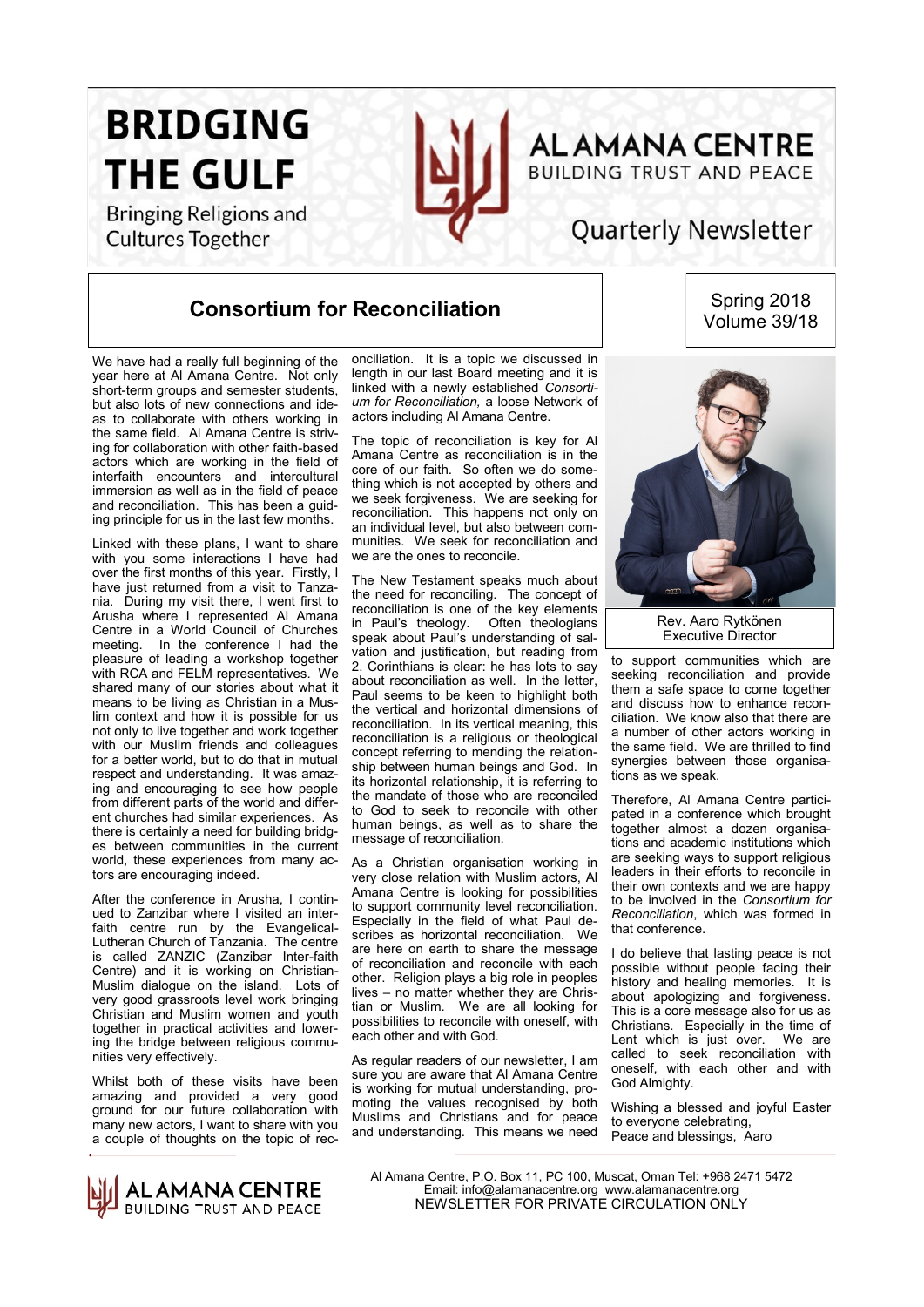#### **A Stone for You**

The hospitality of the Arab peoples is renown. It is based on their history and was a necessity particularly for travelers. There were no hotels or restaurants and it was impossible to carry sufficient provisions especially for long trips by foot or donkey or camel. Offering hospitality to strangers became not only a necessity but a deeply held tradition and nowhere more so than in Oman. I am often stunned at the extent of such hospitality. Traditions such as this, dating from Biblical times are alive and well in the region. There have been many times over my 30+ years in the Arabian Gulf that I felt I was living in the time of Jesus and where such traditions are not confined within religious boundaries but are still practiced by Muslims, Christians and Jews today.

It was Saturday afternoon and 3 of the 5 students in Al Amana Centre's semester abroad program had joined me for a short trip to see the ancient burial tombs at Bat which date back 4,500 years. We were lost in the town and on a quiet road surrounded by trees and extensive farmland. I spotted an Omani man parked by the side of the road and stopped to ask him for directions. He jumped out of his car more quickly than I could get out of mine and came over to see if we needed any help. Mr. Zaher had his two sons with him. I introduced myself (in Arabic as this always helps) and asked him if he could direct us to the tombs. "It's a little complicated," he said. "Why don't you just follow me?" And we did, weaving through twisting local roads. Upon reaching the site, Zaher apologized profusely saying he had an appointment and would like to have shown us around. Then something rather astounding happened. He said that his two boys would substitute for him. He gave them some instructions and drove off, asking us to drop them back home when we were done.

Salim is 12 and in the 6th grade. His brother, Mohamed, is 9 and in grade 3. The two boys didn't speak much English but explained what they could about the tombs and we were touched by their attempts to speak about this aspect of Oman's history.

The boys pointed towards their house and said they would walk home. We thanked them for their help and wished them success in their studies. But before we left, Salim took from the pocket of his long robe 4 stones he had collected as we had wandered around, one for each of us. A guest must not leave empty handed! Perfect hosts at ages 9 and 12! A father who would trust total strangers, his guests, to look after his sons! Oman is a truly remarkable place!

Gary Brown

#### **Women's Group, 8 —18 February 2018**

Oman! As I'm reflecting on my time with the Al Amana Centre, I can still see the traces of henna that inked my fingers. Over the past few weeks, I've been reminiscing while munching on the last of my dates and karak tea tourist stowaways that I eagerly brought back from our adventures. On February 8, nine women gathered from various parts of the USA, Finland and Italy to be challenged and encouraged by the work of the Al Amana Centre and the exquisite country of Oman.

The experiences curated by the staff led us on an amazing journey of sights and sounds, peppered with stories and encounters from Omani individuals that inspired and informed. Whether hearing stories of religious tolerance and dialogue, or flipping crepes at the Tourism College as we dined together in traditional cuisine, our experience was intended to deeply steep us in local practice and people in ways that would help us re-think our pre-conceived notions of our Middle Eastern neighbors. It was a hopeful excursion through the city and the countryside, where we engaged with strangers who became friends, over cups of cardamom coffee and a handful of dates. We were not tourists. We had the privilege of being learners.

What repeatedly struck our band of travelers was the incredible hospitality we experienced from the Omani people. At the annual Muscat festival, the souks, or the

mosques, it was humbling to be welcomed by strangers that hoped we would find their country peaceful, joyful, and exceptionally welcoming. This radical hospitality, additionally extended to us by the Al Amana Centre staff and their guests, felt like the singular most important challenge in returning home. How do we embody this when we get home? Where in many environments we often rely on our preconceived notions of our neighbors, Al Amana in many ways reflects the heart of Oman. There is intentional space made for everyone - reflecting a hope for peace, community and religious dialogue - that moves people from simply being neighbors into responding like a community. The staff created opportunities for us to not only dialogue what was next for us, but gave us some tools that we could use when we returned home.

Our little team of women left with a desire to see our communities and ministries transformed by what we experienced. I would encourage this experience for anyone who wants to see what a hopeful future could be - one where people can live with conviction while living peaceably together, with deep love and a heart of hospitality for their neighbor.

Eliza Cortés Bast

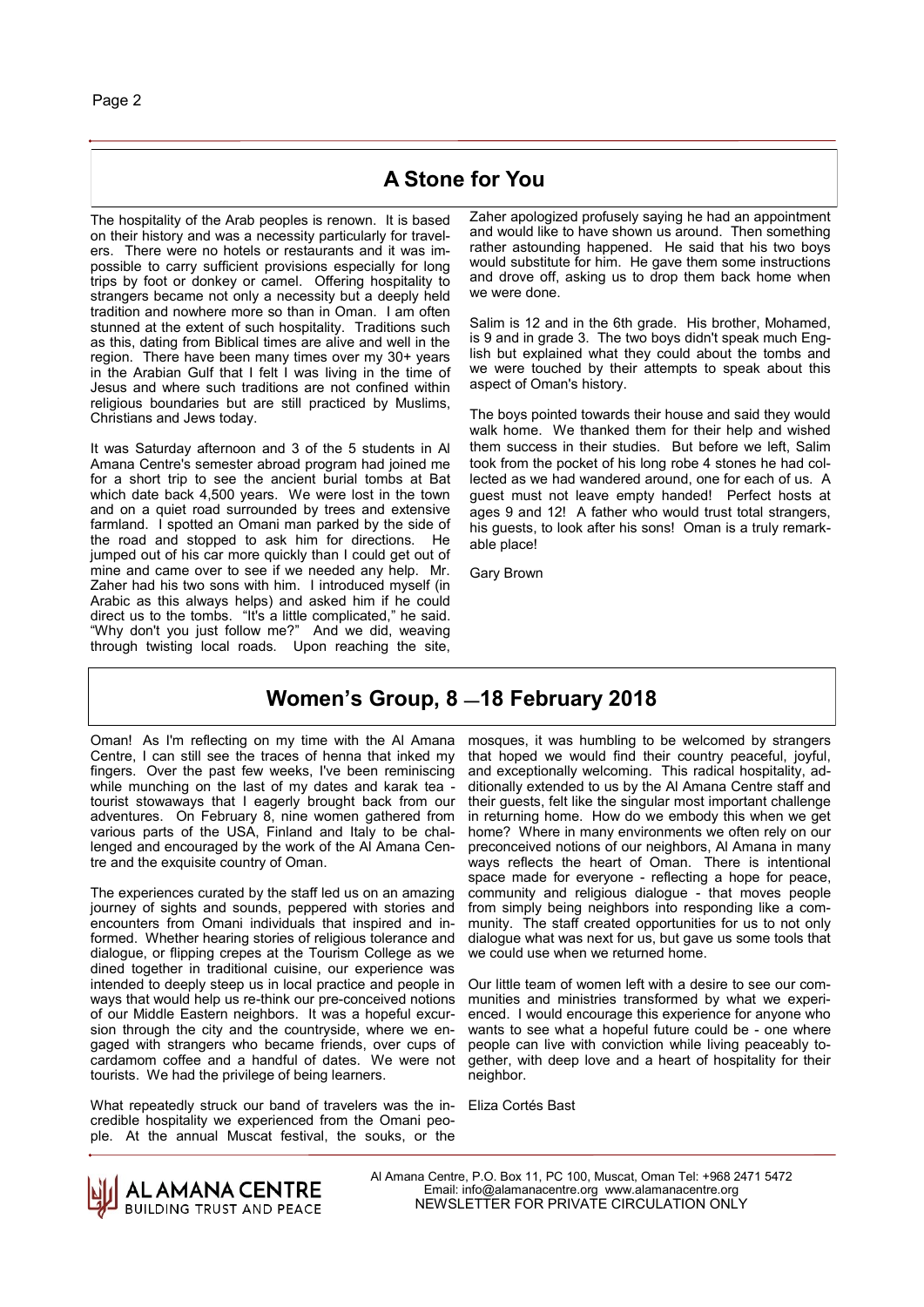#### **Trends in the Arabian Gulf**

**My Church Family**

By the time you read this, I will have returned from London from speaking in Parliament to a group of politicians who are keen to understand and learn about trends and events in the Arabian Gulf. One thing which is emerging from the Gulf, is a Muslim led movement confronting extremist ideology by promoting the claims and practices of early Islam. The Medinan Constitution (an early policy document attributed to the Prophet Mohammed) according to world leading Islamic scholar Sheikh Abdullah bin Bayyah is a clear demonstration that the first Islamic communities lived in peace and harmony with their non-Muslim neighbours – and that over the years this Islamic spirit of tolerance has been subverted and lost. Sheikh Abdullah's mission is to reclaim a tolerant Islamic ethos. This agenda has the full political and financial support of the UAE and Saudi Arabia.

In recent weeks we have seen the Crown Princes of both the UAE and Saudi Arabia issue declarations which intentionally demonstrate their commitment to a return to an Islamic society which is comfortable in embracing a pluralist philosophy.

The renaming of a mosque in Abu Dhabi to that of Mary, Mother of Jesus is one iconic gesture in which the Crown Prince shows that this is the Islam which defines his people. The visit of the Saudi Prince to the Pope in Egypt and his hosting of the Maronite Patriarch in Riyadh signal a significant shift in Saudi policy towards the religious other. Where will this lead to?

I don't know the answer to that question, but I do know that in Oman, His Royal Highness Sultan Qaboos and the Omani people have modelled for a long time, an Islamic community in which the ethos of hospitality and welcome are the norm. In this climate, the Church in Oman has flourished. The work of the Al Amana Centre in Muscat becomes even more significant when the wider region begins to look for best practices of interfaith relations. These are exciting times, and the quiet diplomacy and activity of the Al Amana Centre will position them as prime examples of how to live in a climate of tolerance and engage others faith to faith.

From the Chairman of the Board, Revd. Canon Andy Thompson MBE

### **Semester Abroad**

Follow the link to read the blog of a current Semester Abroad student:

[https://blogs.hope.edu/off](https://blogs.hope.edu/off-campus/allison-loprete-19/)-campus/allison-loprete-19/

A couple of weeks ago I went to a birthday party. I didn't know how old the person was and I hadn't actually known them very long. We had a great time playing games and eating pizza with friends we have made at church. The following weekend we were stuck for someone to mind our 9 year old whilst we went to celebrate St Patrick's Day. The lady who had invited us to her party immediately offered and was very excited about her play date.

Most Sundays after church we go out to a local restaurant with a diverse group of people for fellowship and food. This week I was surprised by two people in the group who said it was the highlight of their week. In fact, they look forward to each Sunday when they can meet up with their church family. People come from all around the city often travelling up to an hour to get to church. It can be quite a challenge to meet mid-week especially if you are working.

When you move away from family and friends, it takes time to find a new network. To find other people that you 'click' with. That's why my Church Family is so important. Already you have a set of people with the same beliefs as soon as you walk in the door. They may not be people that you would immediately be friends with: they come from a different country, a different church tradition, they have had very different life experiences from you. Gradually, as you meet each week and sometimes in between, you become friends, you share common experiences and can relate to the same events. Equally, you learn about different cultures, most likely not those of your host nation but of a country where you have never lived before. In this way, you can support your church family and they can support you. Each week you can go to be refreshed, meet friends and be prepared to face the week ahead.

Hilary Hull